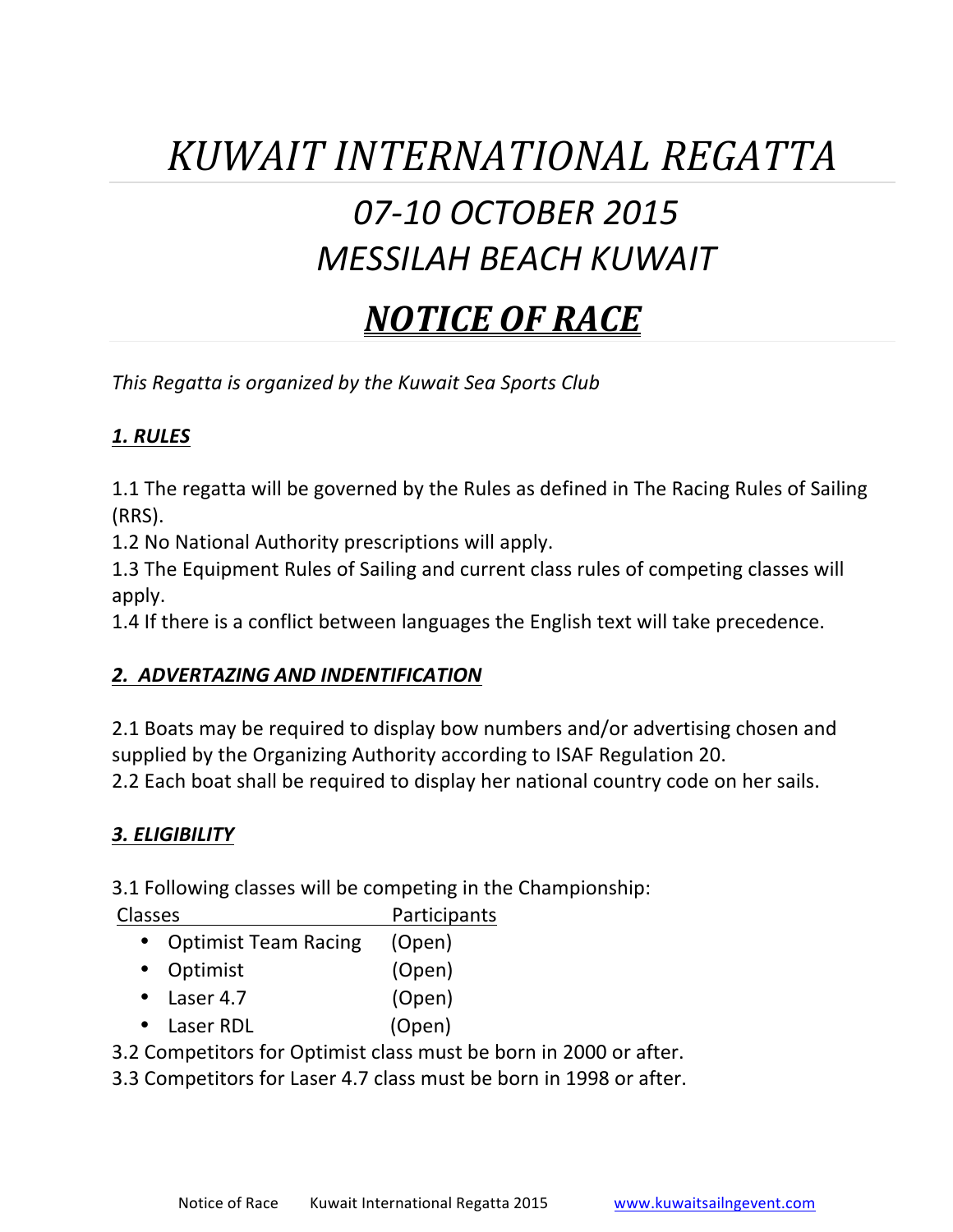#### *4. ENTYRY AND REGISTRATION*

4.1 Entry forms for Coaches and Sailors must be filled on-line through the website www.kuwaitsailingevent.com not later than 10 of September 2015.

4.2 USD\$ 100 per person both for Coaches and Sailors will be payable as *Early Entry Fee* at the time of registration.

4.3 USD\$ 150 per person both for Coaches and Sailors without having previously completed the on-line entry form to register online will be charged as **Late Entry Fee** if they are accepted and allowed to enter the Kuwait International Regatta.

4.4 In addition to the requirements of 4.1, 4.2, 4.3 competitors, team leaders, coaches shall deliver signed entry forms and register at the Race Office no later than 09:00 on 07 October 2015.

4.5 For visa purposes, it is essential to receive the following data: full name of the Participants (sailor, coach, team leader, supporter, family, friend, etc.) (as per passport); passport number, date and place of issue, expiry date and a photocopy of passport showing identification photograph and the details listed above. Traveling details regarding expected arrival date in Kuwait must also be included.

#### *5. REGATTA FORMAT*

5.1 The regatta will consist of Single Series with 8 races for all classes.

#### *6. SCHEDULE*

| DATE:                | <b>EVENT:</b>                        |
|----------------------|--------------------------------------|
| Wednesday 07 October | <b>Official Arrival Day</b>          |
|                      | Registration                         |
|                      | Team race (optimist) 13:00           |
| Thursday 08 October  | Coaches meeting                      |
|                      | 3 Races (first warning signal) 11:00 |
| Friday 09 October    | Coaches meeting                      |
|                      | 2 Races (first warning signal) 14:00 |
| Saturday 10 October  | Coaches meeting                      |
|                      | 3 Races (first warning signal) 10:00 |
|                      | Awards ceremony - 18:00              |
| Sunday 11 October    | <b>Official Departure Day</b>        |

6.1 No warning signal will be given after 16:00 on the last racing day.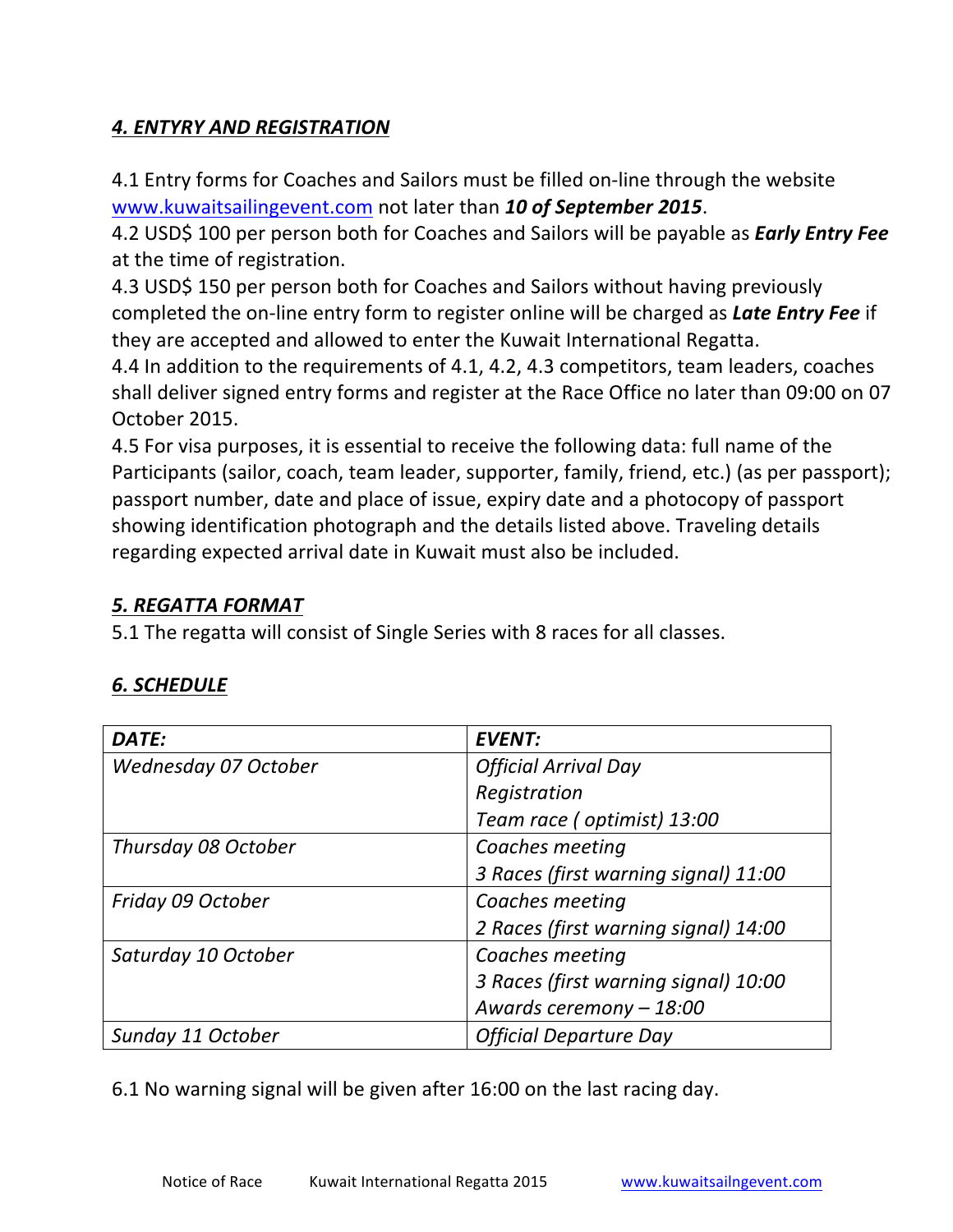#### **7. MEASURMENT AND EQUIPMENT INSPECTION**

7.1 Each boat shall produce a valid Measurement Certificate. If the completed Measurement Form is a photocopy, its authenticity shall be confirmed with an original stamp and signature from the issuing authority.

7.2 Pre-race measurement inspections will consist of at least stamping of the sails by the Measurement Committee of the regatta.

7.3 In accordance with Racing Rule 78, competitors are responsible for maintaining their boat in accordance with the Class Rules (for the purpose of Racing Rule 78, competitors are considered to be the owners).

7.4 Measurement inspections at random during the regatta may be organized.

#### **8. SAILING INSTRUCTIONS**

8.1 Sailing instructions will be available during registration at the Race Office and on the web site of the event: http://www.kuwaitsailingevent.com

#### *9. VENUE*

9.1 The regatta site is located at: Sailing Committee, KSSC Fax: +965 25616117 / 25743818 Tel: +965 25616118 / 25710131 E-mail: info@kuwaitsailingevent.com Website: http://www.kuwaitsailingevent.com P.O Box: 5863 - Safat - 13095 Kuwait Kuwait Sea Sport Club (KSSC) Salmiya, Hamad Al MubarAk Street

9.2 Attachment A shows the location of the racing area and the venue.

#### 10. THE COURSE

10.1 The course types will be described in the sailing instructions.

#### *11. PENALTY SYSTEM*

11.1 RRS Appendix P will apply.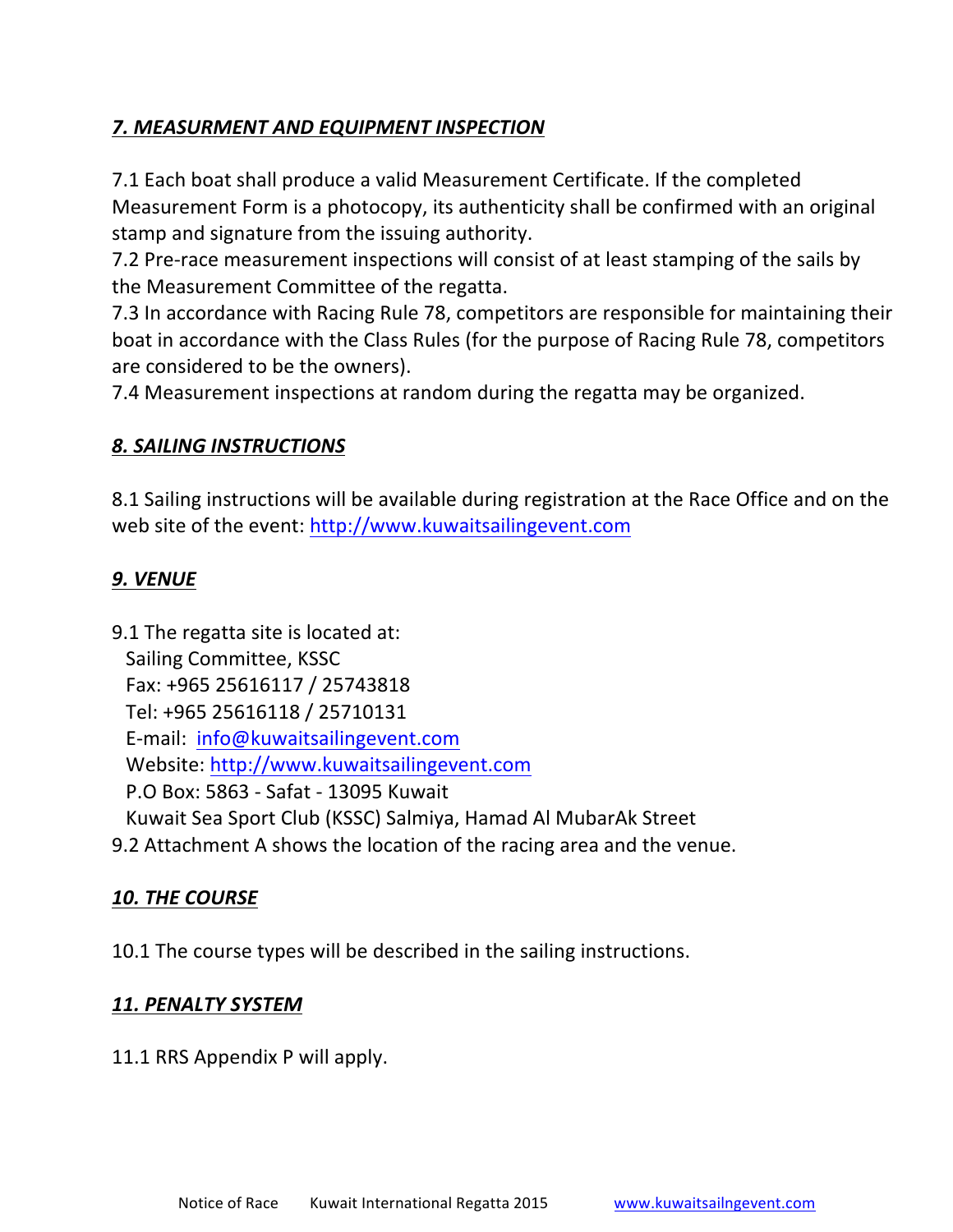11.2 An International Jury will be appointed in accordance with RRS 91(b). Its decisions will be final as provided in RRS 70.5.

#### 12. SCORING

12.1 The low point system of RRS Appendix A shall apply.

12.2 There will be 8 races in the single series.

12.3 At least 3 races are required to be completed to constitute the regatta series. 12.4 Discards

• When fewer than 5 races have been completed, a boat's series score is the total of her race scores.

• When 5 or more races have been completed, a boat's series score is the total of her race scores excluding her worst score.

#### *13. SUPORT BOATS*

13.1 Team leaders, coaches and other support personnel shall stay outside areas where boats are racing from the time of the preparatory signal for the first class to start until all boats have finished or the race committee signals a postponement, general recall or abandonment. During any starting sequence, support boats shall stay at least 50 meters below the starting line and its extensions. Race Committee vessels may indicate a support boat to move further from the course area, in which case the mentioned boat shall do so immediately. The penalty for failing to comply with this instruction may result in the disqualification (from the race/s in which the infringement took place) of all boats associated with the infringing boat or other penalty at the discretion of the Jury. 13.2 Registered support boats shall fly a flag with their three letters national code clearly displayed or shall be permanently marked with a sticker of their three letter national code on each side of the boat or engine. Each support boat shall also fly a numbered support boat pennant provided by the organizers indicating that the boat has been registered.

13.3 Registered support boats shall act as rescue boats in case of need.

13.4 SUPORT BOAT charter is available from the organizing committee at a fee of 1000(\$USD) with petrol during the period of the regatta.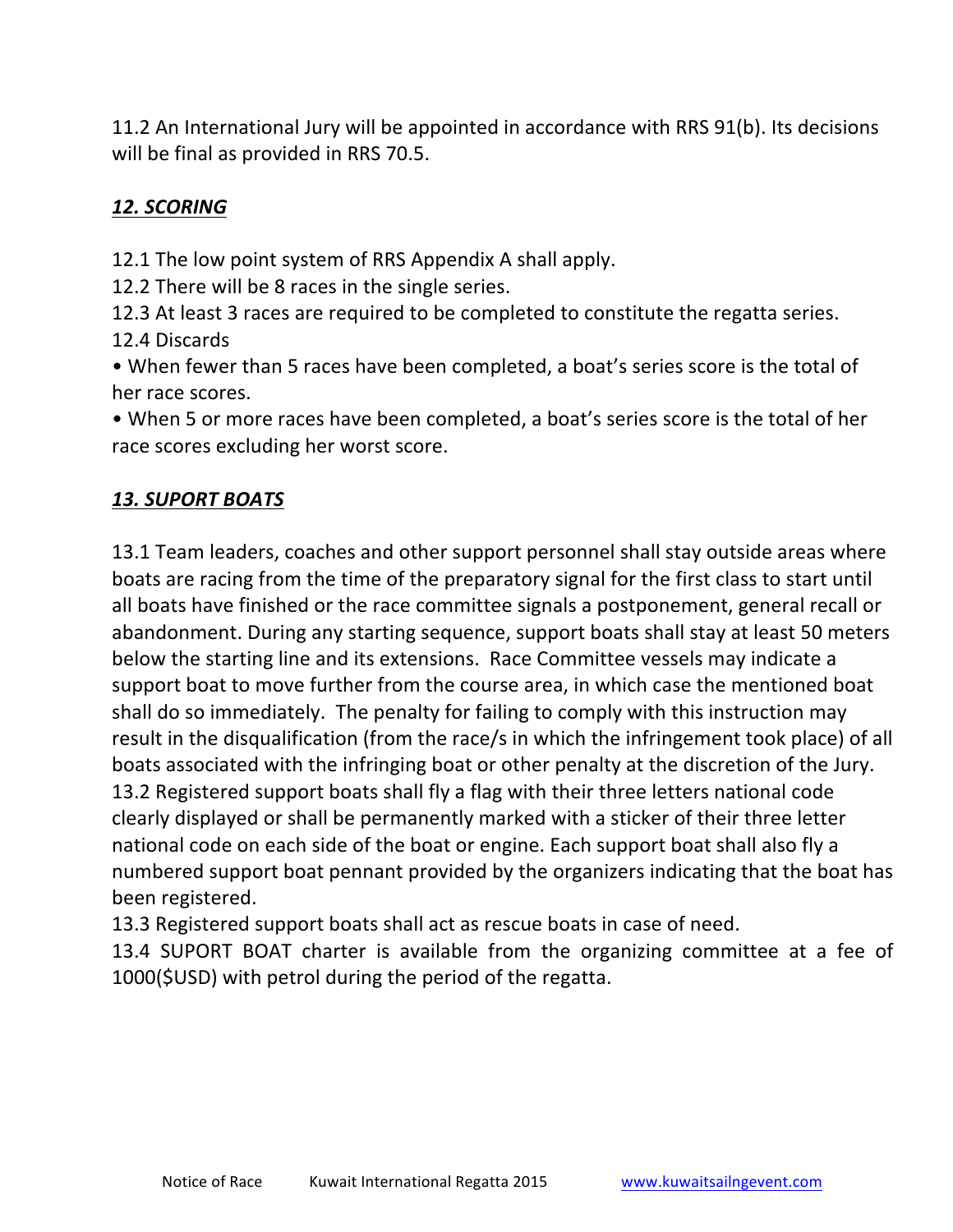#### *14. CHARTER BOAT*

14.1 Charter Boat Fees OPTIMIST 100\$  $LASER$  100 \$ DAMAGE DEPOSIT (refundable) 100\$ per boat 14.2 Equipment

#### • **Laser charter boat**

Equipment that is NOT provided:

Sail, battens, tiller, tiller extension, ropes, control lines and control line blocks (apart from deck blocks), boom vang-blocks and lines, cunningham control line and blocks, outhaul control line and blocks, traveller and traveller blocks, mainsheet

#### **• Optimist charter Boat**

Equipment that is NOT provided:

Spars, control lines, sails, mainsheet, buoyancy bags, hand bailer.

16.3 Own boat are also allowed to be brought in the event.

#### *15. PRIZES*

15.1 There will be prizes for every boat placing first, second and third in each group and class in the overall placing of the regatta.

17.2More prizes may be awarded at the discretion of the organizing committee.

#### **16. DISCLAMER OF LIABILITY**

16.1 Competitors participate in the regatta entirely at their own risk. See RRS 4, Decision to Race.

The Organizing Authority and all parties involved in the regatta organization will not accept any liability for material damage or personal injury or death sustained in conjunction with or prior to, during, or after the regatta.

#### 17. MEDIA RIGHTS, CAMERAS AND ELECTRONIC EQUIPMENT

17.1 By participating in the regatta competitors automatically grant to the Organizing Authority and their sponsors, the right in perpetuity to make, use and show, from time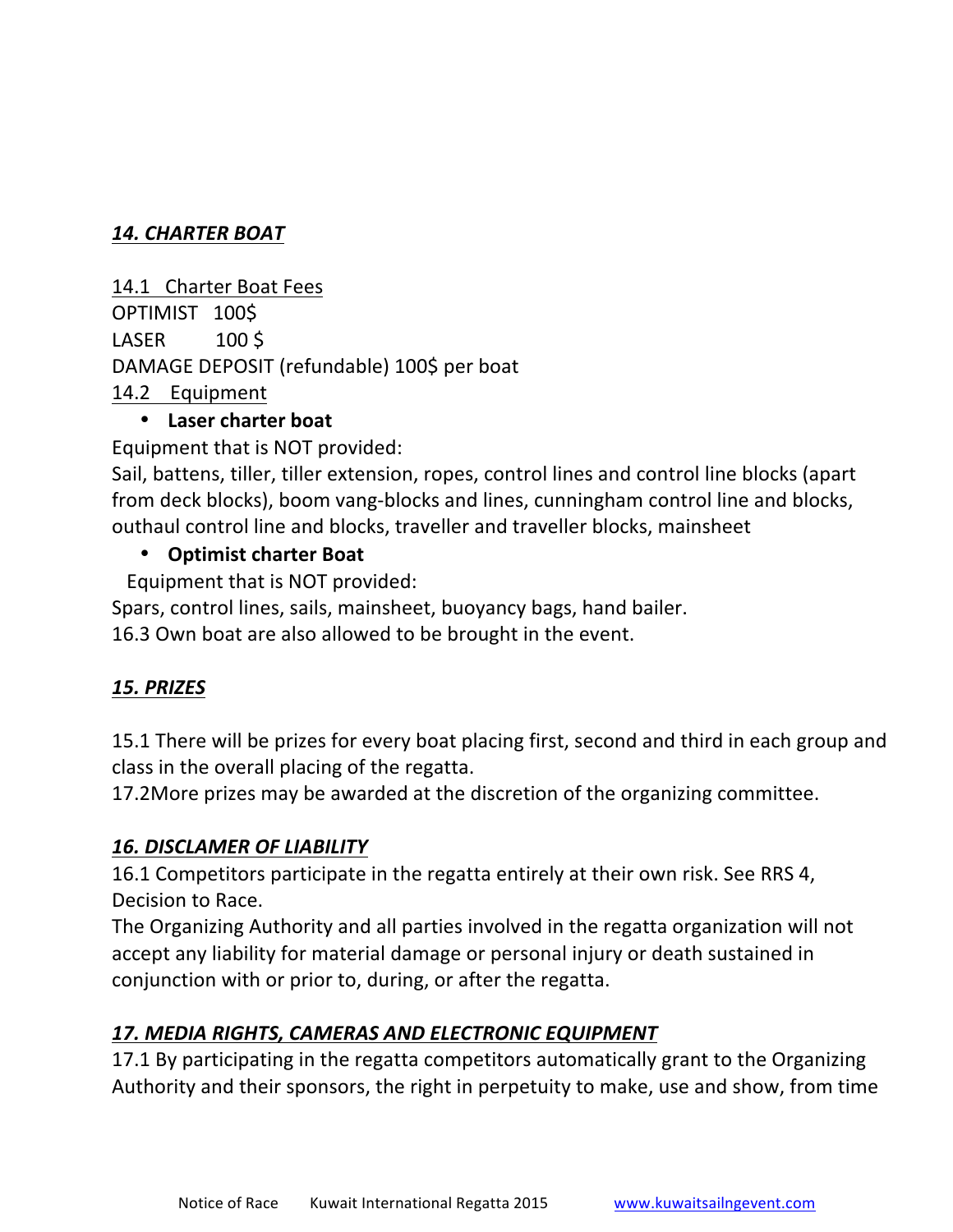to time at their discretion, any motion pictures and live, taped or filmed television and other reproductions of the athlete during the period of the competition without compensation. 

17.2 Boats may be required to carry cameras, sound equipment or positioning equipment as specified by the organizing authority.

17.3 Selected competitors may be required to attend a press conference.

#### *18. INSURANCE*

20.1 Each participating boat shall be insured with valid third party liability insurance.

#### *19. CONTACT*

#### **Sailing Committee, KSSC**

Fax: +965 25616117 / 25743818 Tel: +965 25616118 / 25710131 E-mail: info@kuwaitsailingevent.com Website: http://www.kuwaitsailingevent.com P.O Box: 5863 - Safat - 13095 Kuwait Kuwait Sea Sport Club (KSSC) Salmiya, Hamad Al MubarAk Street

#### *20. Accommodation*

There are will be a special accommodation rates for participants.

#### *21. Early Arrivals*

Teams wishing to arrive before the arrival date should contact the organizers in order to book accommodation and charter boats.